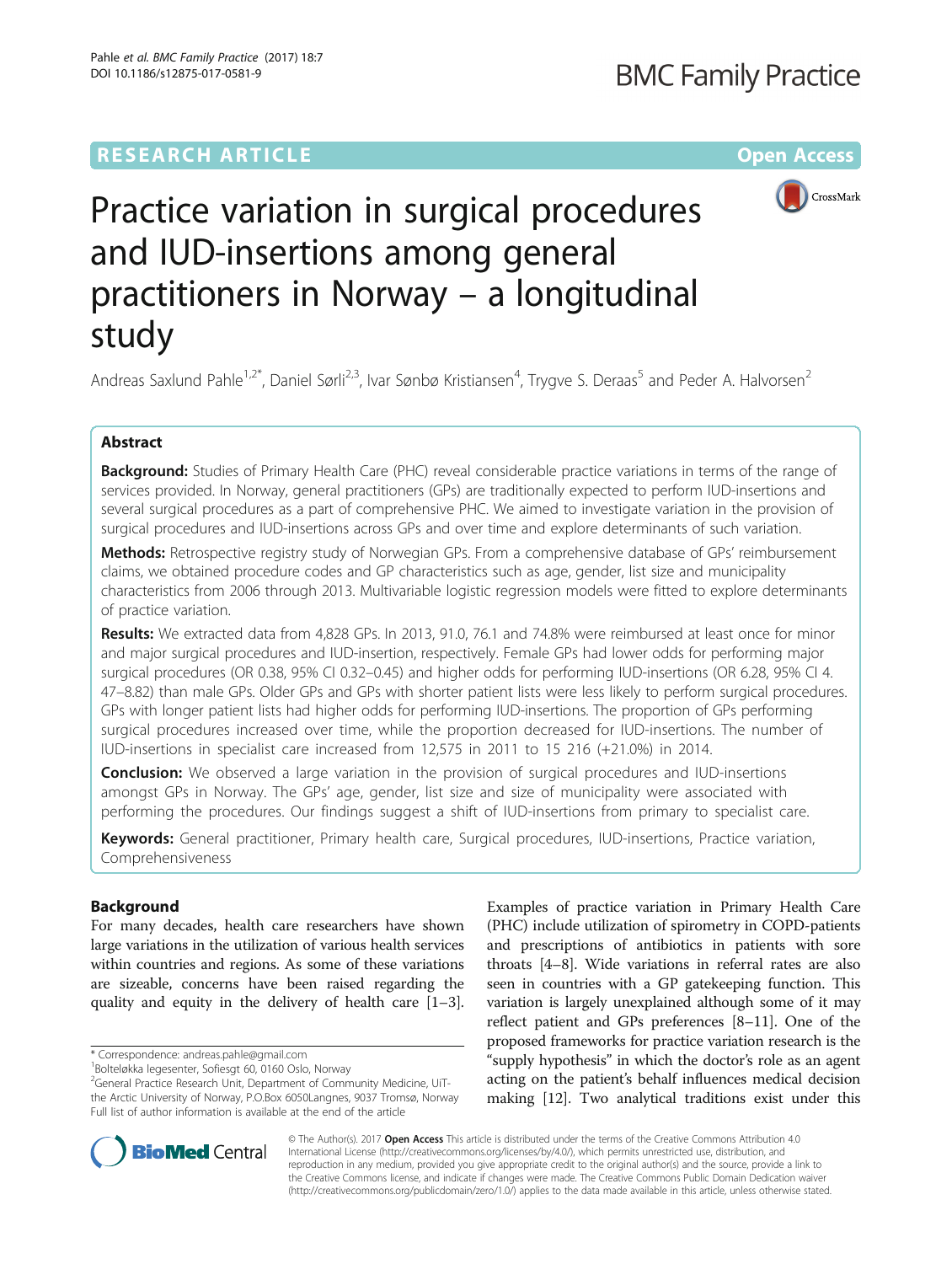<span id="page-1-0"></span>hypothesis: 1) an economic model where decisions are motivated by income (the supplier-induced demandtheory) and 2) a model were doctors develop different practice styles to cope with the uncertainty inherent in clinical practice.

The studies of practice variations pertain to one of the traditional core virtues in PHC - its comprehensiveness. While the traditional scope of general practice has been to take care of almost all of the patient's health care needs, evidence shows sizable variations and also reductions in what services are offered [[6,](#page-5-0) [13](#page-6-0)]. In 1996, the Institute of Medicine defined comprehensiveness as "the provision of integrated, accessible health care services by clinicians who are accountable for addressing a large majority of personal health care needs" [\[14](#page-6-0)] and in 2008 the World Health Organization supported its value [\[15](#page-6-0)]. Even though a comprehensive service might be an ideal, studies from countries comparable to Norway show an increasing fragmentation and declining comprehensiveness in PHC. In Ontario, GPs make fewer house calls and work more exclusively in their surgeries [\[16](#page-6-0)]. In British Colombia, comprehensive geriatric and obstetric care by GP declined over a 20 year study period [\[17](#page-6-0)]. In Denmark and Norway, there has been an increase in referrals of patients to secondary care over the last two decades, a phenomenon that might reflect a similar decline in comprehensive GP care [\[10](#page-6-0), [18](#page-6-0)].

## Health Care in Norway

In 2001, the Norwegian government introduced a PHC-list patient system that covers almost all GPs and 99.2% of the population [\[19](#page-6-0)]. The GPs are reimbursed by a combination of capitation (approximately 30% of GPs' gross income), service fees (approximately 40%) and patient co-payments. Almost all GPs in Norway are a part of this reimbursement system; only 5.9% receive a salary [\[19](#page-6-0)]. Approximately half of all GPs in Norway are certified specialists in general practice [[20\]](#page-6-0). The Norwegian GPs function as gatekeepers between primary – and specialist health care in order to ensure equity and efficiency through "fair rationing" [[21\]](#page-6-0). GPs receive fees for a range of services including various types of surgical and gynaecological procedures. Many reimbursable services, such as IUD insertion, have a unique reimbursement code [\[22](#page-6-0)]. Other codes encompass more than one service or procedure (Table 1). All codes are registered in a dedicated database at the Norwegian Health Economic Administration (HELFO), which registers GPs invoices electronically on a bimonthly basis.

Specialist Health Care (SHC) in Norway is mainly offered within a public hospital setting, but also by private specialists who are reimbursed publicly.

| Table 1 Overview of reimbursement codes 100 and 105 |  |
|-----------------------------------------------------|--|
|-----------------------------------------------------|--|

| Code 100, some examples:                                                                 |
|------------------------------------------------------------------------------------------|
| -Treatment of epistaxis                                                                  |
| -Skin biopsy                                                                             |
| -Removal of foreign body from eye and ear/nose/thro                                      |
| -Implantation of medical implants                                                        |
| -Injection of medication in joints and tendon sheath                                     |
| -Surgical removal of small skin tumours                                                  |
| -Wound treatment with/without sutures                                                    |
| -Arterial bloodgas sampling                                                              |
| -Cleaning of external Auditory Canal (IE Cerumen Removal)                                |
| Code 105, some examples:                                                                 |
| -Incision of abscess                                                                     |
| -Urinary catheterization and bladder washout                                             |
| -Surgical removal of small subcutaneous tumours, nail, large nevus<br>or nevus from face |
| -Ligature of haemorrhoid                                                                 |
| -Puncture of joint and pleura for sampling                                               |
| -Lumbar puncture                                                                         |
| -Larger wound treatment and debridement                                                  |
| -Advanced treatment of chronic wounds                                                    |
|                                                                                          |

### Study aim

The aim of this study was to investigate practice variations amongst Norwegian GPs by analysing the number of surgical and gynaecological procedures per year per GP. Our thought was that by identifying quantifiable indicators of what we consider to be among Norwegian GPs core activities; surgical procedures (as presented in Table 1) and IUD-insertions, we aimed to: 1) Explore practice variations amongst Norwegian general practitioners when performing the procedures and 2) explore change in these procedures over a time period. We also wanted to explore whether there has been a shift of IUD-insertions from PHC to SHC.

# Methods

#### Subjects

From the HELFO database we identified all GPs working in daytime surgeries from 2006 through 2013 ( $n = 5218$ ). Because substitute GPs (for instance seasonal workers) might have a different work profile, we excluded GPs with < 1000 consultations annually (approximately 7.5% of the cohort). In total, we included 4828 GPs in our study sample. To ensure anonymity of the physicians, HELFO gave each GP an anonymous ID.

## Data collection

From the HELFO database we collected information on GP characteristics (age, gender, list size and municipality). Also, for each GP, the following procedure codes, as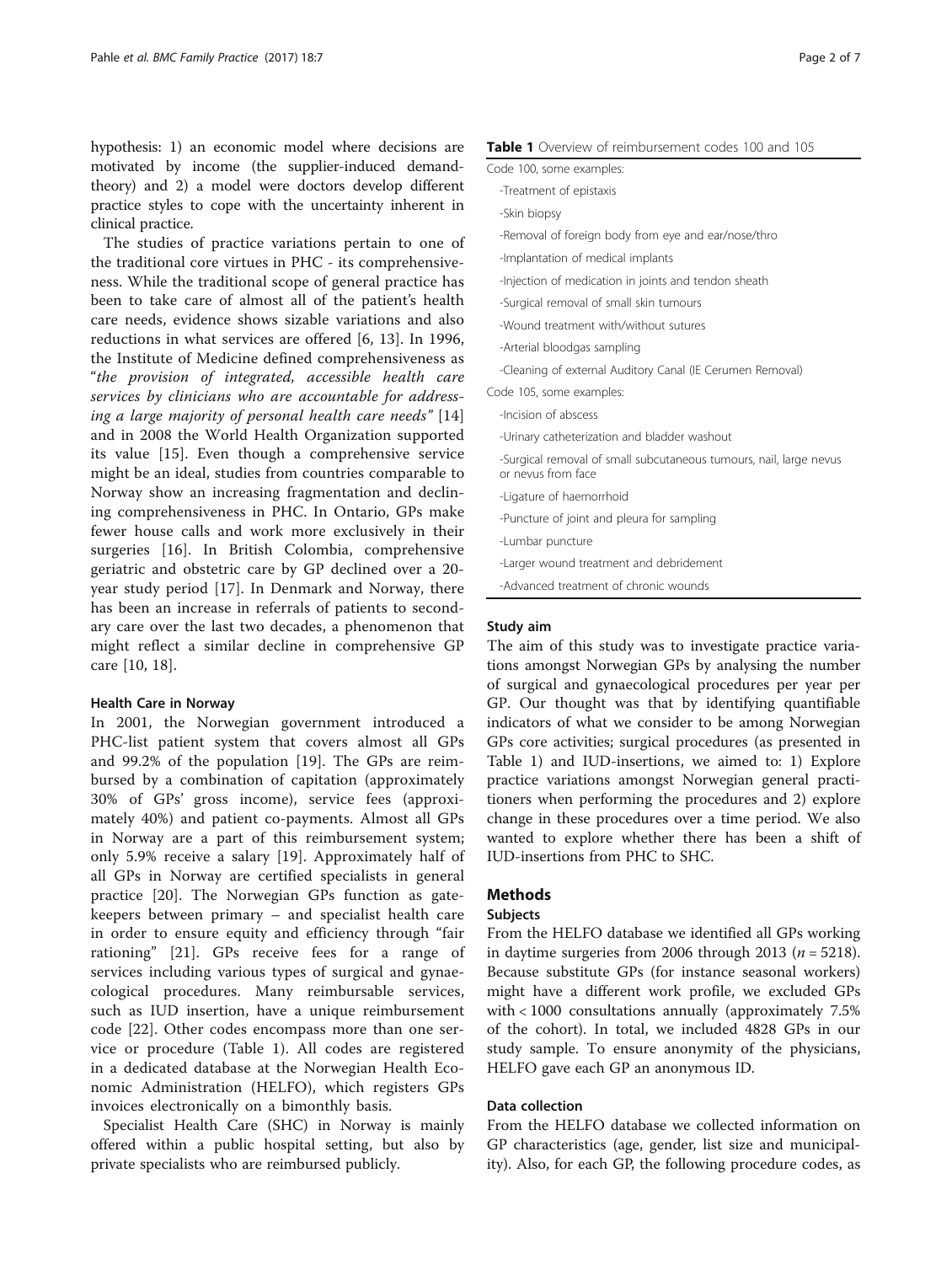listed in the "Fee schedule for Norwegian physicians" (in Norwegian: Normaltariffen) [\[23\]](#page-6-0), were extracted: code 100 (minor surgical procedures), code 105 (major surgical procedures) and code 214a (insertion/change of IUD and insertion of birth control implants). Table [1](#page-1-0) shows a listing of some of the minor and major surgical procedures that are covered by procedure codes 100 and 105. Code 100 includes many procedures; of which some can be performed by trained nurses. Hence, to restrict code 100 to minor surgical procedures performed by GPs themselves, we only included claims in which code 100 was accompanied with 149a, the code for local anaesthesia, which is expected to be performed simultainously. All data were extracted using JasperSoft. Statistics Norway provided information on population size for each municipality as of January 1, 2014. The Norwegian Patient Register (NPR) holds information on all episodes of care in specialist health care including private specialists (in-patient, out-patient and day-care). From this register we obtained data on all IUD insertions (procedure code TLC00) for the years 2011–2014. From the Norwegian Prescription Register we extracted the number of hormone IUDs delivered from pharmacies for each year of the study period.

#### Statistical analysis

Baseline characteristics of the participating GPs and primary outcome measures were described in terms of means and proportions. Our primary outcome measures were whether or not the GPs had claimed reimbursement for minor surgery (codes 100 + 149a), major surgery (code 105) or IUD-insertion (code 214a), respectively. Each GP was scored one if she or he had performed the procedure, otherwise 0. We developed logistic regression models to explore possible determinants of use of the respective codes. Independent variables were GP age, GP gender, list size and municipal population size. We tested for first order interactions that were considered plausible (age/ list size, gender/list size and gender/age) by adding product terms to the regression models. To avoid potential within-subject variation by time we performed regression analysis for every procedure for each year of the study period. As the trends in the models were the same for all years, we only present the 2013 data. All statistical analyses were performed in SPSS, version 21 and Excel, version 14.2.1.

# Results

Baseline GP characteristics in 2006 and 2013 are shown in Table 2. In 2013, 91.0% of GPs performed at least one minor surgical procedure, 76.1% at least one major surgical procedure and 74.8% at least one IUD-insertion.

|          | Table 2 Baseline characteristics for participating GPs in 2006 |  |  |
|----------|----------------------------------------------------------------|--|--|
| and 2013 |                                                                |  |  |

|                                  | 2006       | 2013       |
|----------------------------------|------------|------------|
| Number of participants           | 3015       | 3609       |
| Female gender                    | 28.6%      | 35.6%      |
| Average list size                | 1254       | 1213       |
| Age                              |            |            |
| < 40                             | 17.7%      | 21.8%      |
| $41 - 50$                        | 30.0%      | 25.5%      |
| $51 - 60$                        | 39.5%      | 30.5%      |
| >60                              | 12.7%      | 22.1%      |
| Proportion performing procedures |            |            |
| Minor surgery, (overall mean)    | 87.5% (31) | 91.0% (34) |
| Major surgery, (overall mean)    | 67.9% (13) | 76.1% (16) |
| IUD-insertions, (overall mean)   | 80.4% (7)  | 74.8% (5)  |

# Minor surgical procedures (reimbursement codes  $100 + 149a$

The crude number of minor surgical procedures was 93,430 (performed by  $n = 3015$  GPs) in 2006 and 122,437  $(n = 3609)$ , in 2013 (+31.0%). The Norwegian population grew by 8.9% over the same period. The mean number of minor surgical procedures per GP per year was 31.0 in 2006 and 33.9 in 2013, (+9.7%). In 2006, 82.5% of female GPs and 89.5% of male GPs performed at least one minor surgical procedure. The corresponding numbers in 2013 were 88.6 and 92.3%. There was an increase in mean number of performed procedures for both genders from 2006 to 2013 (19.7 versus 25.0 for female GPs and 35.5 versus 38.9 for male GPs). In regression analysis of 2013 data, female GPs had lower odds of performing the procedures (OR 0.58 95% CI 0.45–0.74) compared to male GPs (Table [3](#page-3-0)). Older GPs had lower odds of performing minor surgical procedures (Table [3](#page-3-0)). There were no statistically significant interactions.

#### Major surgical procedures (reimbursement code 105)

The crude number of major surgical procedures was 39 034 ( $n = 3015$ ) in 2006 and 57 065 ( $n = 3609$ ), in 2013 (+46.2%). The mean number per GP per year was 13.0 in 2006 and 15.4 in 2013(+23.1%). In 2006, 50.5% of female GPs and 74.9% of male GPs performed at least one major surgical procedure. The corresponding numbers in 2013 were 64.9 and 82.3%. There was an increase in the mean number of procedures performed for both genders from 2006 to 2013 (5.3 versus 7.7 for female GPs and 16.0 versus 19.7 for male GPs). In regression analysis of 2013 data, female GPs (OR 0.38 95% CI 0.32–0.45), older GPs, GPs with short patient lists and GPs working in the largest municipalities had lower odds of performing major surgical procedures (Table [3](#page-3-0)). There were no statistically significant interactions.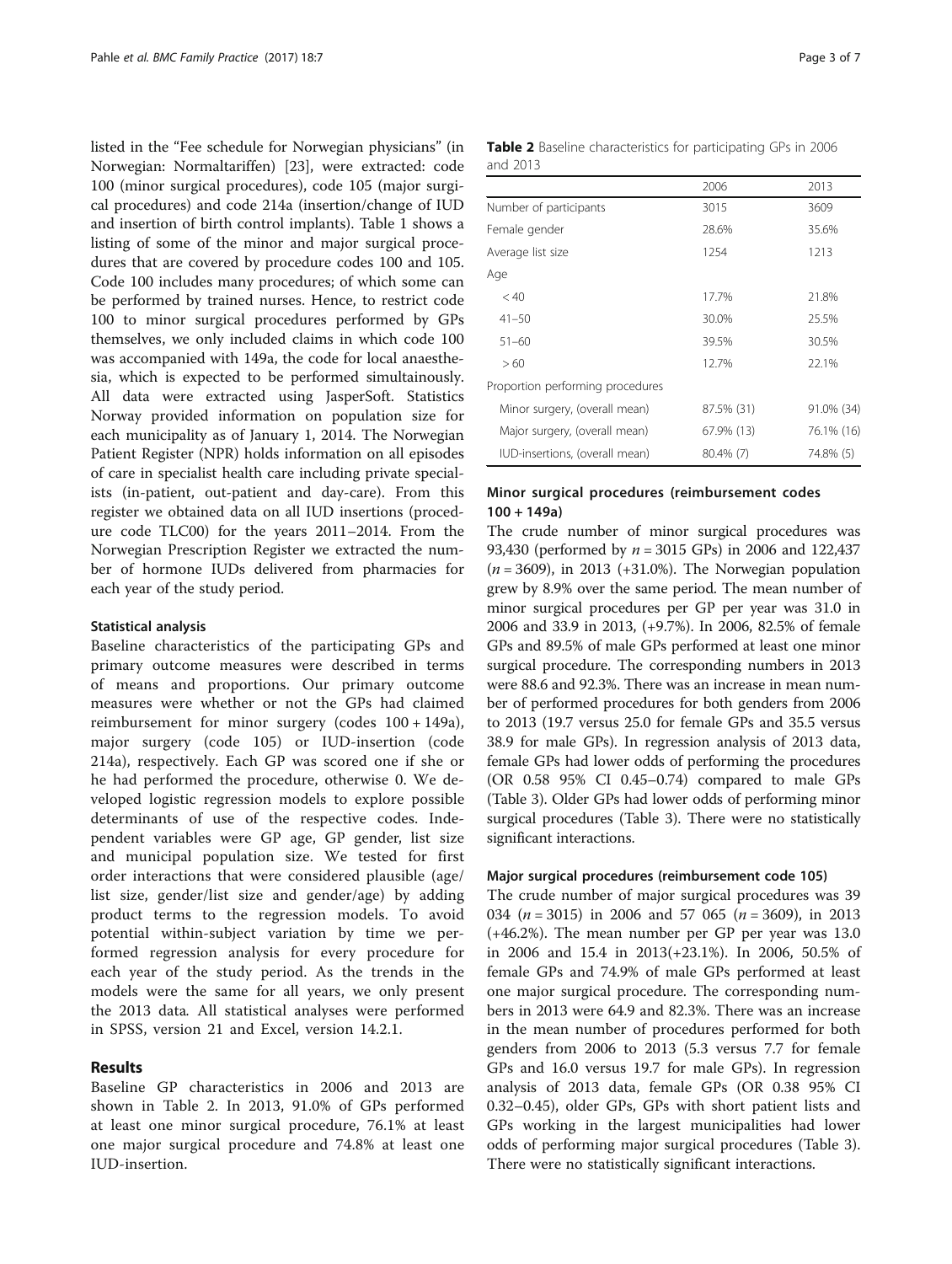|                      | Minor surgery          | Major surgery       | IUD-insertion <sup>a</sup> |
|----------------------|------------------------|---------------------|----------------------------|
|                      | (OR 95% CI)            | (OR 95% CI)         | (OR 95% CI)                |
| GP gender            |                        |                     |                            |
| Male (ref)           | 1                      | 1                   | 1                          |
| Female               | $0.58(0.45 - 0.74)$    | $0.38(0.32 - 0.45)$ | $6.28(4.47 - 8.82)$        |
| GP age               |                        |                     |                            |
| $\epsilon$ =40 (ref) | 1                      | 1                   | 1                          |
| $41 - 50$            | $0.68$ $(0.46 - 1.02)$ | $0.86(0.68 - 1.10)$ | 1.17 (0.98-1.49)           |
| $51 - 60$            | $0.55(0.38 - 0.81)$    | $0.68(0.54 - 0.87)$ | $1.10(0.88 - 1.38)$        |
| >60                  | $0.33(0.22 - 0.48)$    | $0.46(0.36 - 0.60)$ | $0.92(0.73 - 1.17)$        |
| GP list size         |                        |                     |                            |
| $< 1000$ (ref)       | 1                      | 1                   | 1                          |
| $1001 - 1200$        | $0.97(0.68 - 1.39)$    | $1.21(0.97 - 1.52)$ | 1.82 (1.42-2.39)           |
| 1201-1500            | $0.92(0.66 - 1.28)$    | $1.44(1.15 - 1.79)$ | 1.78 (1.39-2.28)           |
| >1500                | $1.09(0.73 - 1.62)$    | $1.74(1.32 - 2.30)$ | 2.46 (1.85-3.26)           |
| GP municipal size    |                        |                     |                            |
| $< 5000$ (ref)       | 1                      | 1                   | 1                          |
| 5001-10,000          | 2.74 (1.50-5.01)       | $0.91(0.63 - 1.32)$ | $1.41(1.02 - 1.94)$        |
| 10.001-25.000        | $1.88(1.16 - 3.03)$    | $0.84(0.60 - 1.17)$ | $1.65(1.23 - 2.21)$        |
| 25.001-100.000       | $1.24(0.80 - 1.93)$    | $0.55(0.40 - 0.76)$ | $1.06(0.80 - 1.41)$        |
| >100.000             | $0.65$ $(0.42 - 1.00)$ | $0.39(0.28 - 0.54)$ | $1.02$ $(0.76 - 1.37)$     |

<span id="page-3-0"></span>Table 3 Multivariable logistic regression models for Norwegian GPs claiming reimbursement for minor surgery, major surgery and IUD-insertions in 2013

<sup>a</sup>Adjusted for the interaction term gender x list size. This interaction is outlined in Fig. [1](#page-4-0)

### IUD-insertions (reimbursement code 214a)

The crude number of IUD-insertions was  $20,188$  ( $n = 3015$ ) in 2006 and 19,393 ( $n = 3609$ ), in 2013 (– 4.0%). The mean number per GP per year was 6.7 in 2006 and 5.4 in 2013 (−28.6%). In 2006, 94.0% of female GPs and 75.0% of male GPs performed at least one IUD-insertion. The corresponding numbers in 2013 were 89.3 and 66.8%. There was a decrease in the mean number of performed procedures for both genders from 2006 to 2013 (11.5 versus 9.0 for female GPs and 4.8. versus 3.4 for male GPs). In regression analysis of 2013 data, female GPs (OR 6.28 95% CI 4.47–8.82) and GPs with larger patient lists (1500 patients or more versus less than 1000 patients, OR 2.46 95% CI 1.85–3.26) had higher odds of performing the procedures (Table 3).

There was a statistically significant interaction between gender and list size. Stratification showed that the odds for performing the procedure increased with increasing list size among male GPs, while this effect was not present for female GPs (Fig. [1\)](#page-4-0)

#### Sensitivity-analysis

To explore whether our findings were sensitive to criteria for inclusion and exclusion of GPs into the study, we repeated all analyses in the entire cohort  $(n = 5218)$  and for GPs working all eight year of the study period  $(n = 2378)$ . We found the same trends as in the main analyses (data not shown).

# Norwegian Patient Registry and Norwegian Prescription Registry

Data from the Norwegian Patient Registry indicate a continuous increase in the number of IUD-insertions in specialist care, from 12,575 in 2011 to 14,760 in 2013 (+17.4%) in women without concomitant abortion. For women with concomitant abortions there was a decrease over the same period from 808 to 729. Data from the Norwegian Prescription Registry show that the annual number of redeemed prescriptions for hormone IUDs was 9.83 per thousand women in 2006 and 10.1 per thousand women in 2013. The annual number of redeemed prescriptions for birth control implant was 0.66 per thousand women in 2006 and 2.63 per thousand women in 2013.

## **Discussion**

We observed sizable variations in terms of provision of surgical procedures and IUD-insertions among Norwegian GPs. While a majority of GPs did perform the procedures, many did not. Among those GPs who did perform the procedures, we found considerable variations in the number of procedures per year per GP. The GPs' age, gender, list size and size of municipality were associated with performing the procedures. Our study also showed a relative increase in the practice of surgical procedures and a decrease in IUD-insertions during the study period. Over the same period, there was an increase in IUD-insertions in specialist care.

## Strengths and limitations

This study's major strength is that it encompasses the entire GP population in Norway over an eight-year period. Another strength is the connection between complete data sets from Primary Health Care, Specialist Health Care and the Norwegian Prescription Registry, which expand the perspectives for a variation study.

One potential limitation lies in the assumption that the use of procedure codes reflects real practice among GPs. However, as 95% of the GPs in Norway work within a fee-for-service system, they have an incentive to include actual procedures in their reimbursement claims. Another potential limitation of this study may be the strict criteria for including GPs in the study. The criteria were chosen to examine "stable" GPs caring for patients they know. It has recently been shown that there is much turnover among GPs in Norway [\[24](#page-6-0)]. However, supplementary analyses of a wider selection of GPs did not change for the more restricted group of GPs. The third limitation is that the code 214a includes insertion/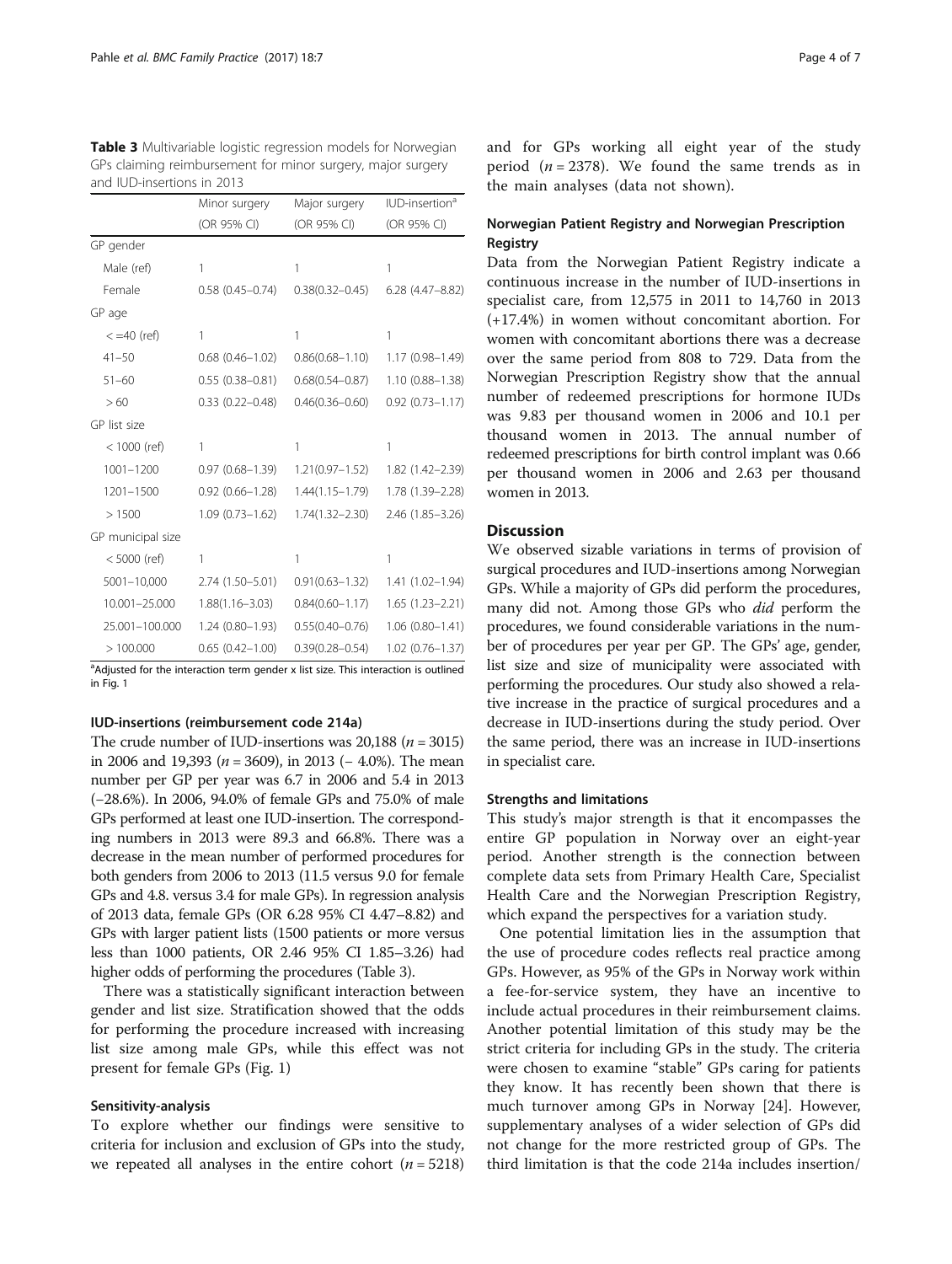<span id="page-4-0"></span>

change of both IUD and birth control implants. It is not possible to distinguish between the two in this study, but as as noted above (page 11), the number of redeemed prescriptions for birth control implants increased from 2006 to 2013, but was still way below the number of prescriptions for hormone IUDs. However, the only way the increased prescription rate of birth control implants could influence our results is by confounding an even steeper decline in IUD-insertions throughout the period.

# Interpretation and comparison with existing literature Practice variation

We are not aware of any studies concerning practice variation of surgical and gynaecological procedures by GPs inside PHC, but our findings of sizeable variations in services provided by health care providers is in line with other studies in this research field [[1](#page-5-0)–[3, 5, 7, 8](#page-5-0), [25](#page-6-0)]. The main determinant of practice variation in our study was GP gender. In a recent study, GP gender was associated with referral rates to specialist health care (female GPs referred more often than male GPs) [\[10](#page-6-0)]. As we had no data on patient characteristics, we were unable to adjust for case-mix differences between female and male GPs, a mechanism proposed to explain some of the variation in previous studies [\[26](#page-6-0), [27](#page-6-0)].

From a theoretical viewpoint the observed variations in surgical and gynaecological procedures by GP characteristics (age, gender, list size) could reflect difference in practice style (i.e. the clinical uncertainty theory [\[12](#page-6-0)]). Arguably, supplier-induced demand seems less likely since the procedures we studied would have very limited effect on the GPs' gross income. For IUD insertions, patient preferences might explain why female GPs with more female patients performed more insertions [\[28](#page-6-0)]. The decreasing incidence of the IUD-procedures among GPs over the study period might be explained by an increasing supply of specialized health care especially in the larger cities. Consequently, supplier-induced demand from specialist could explain our finding. Regarding our findings that GPs working in the largest municipalities have lower odds of performing major surgical procedures, this seem to align well with a study from Iowa. Here, GPs working in nonmetropolitan settings performed more services including surgical procedures than GPs working in metropolitan areas [\[25](#page-6-0)]. Interestingly, Rivet et al. found that a larger range of procedures was associated with a higher level of job satisfaction among primary care physicians [[29\]](#page-6-0). As Weigel et al. pointed out, this insight could perhaps inform strategies for recruitment of GPs to rural and remote areas [\[27](#page-6-0)]. Regarding the overall practice variation, many possible explanations must be considered, including changing patient preferences (i.e. patients prefer treatment and follow-up from specialists) or increasing fear of mistakes by GPs who seldom perform the procedures (i.e. risk aversion or defensive medicine) [[30](#page-6-0)–[33\]](#page-6-0).

#### Comprehensiveness

About one in four GPs did not perform surgical procedures or IUD-insertions. We do not know whether this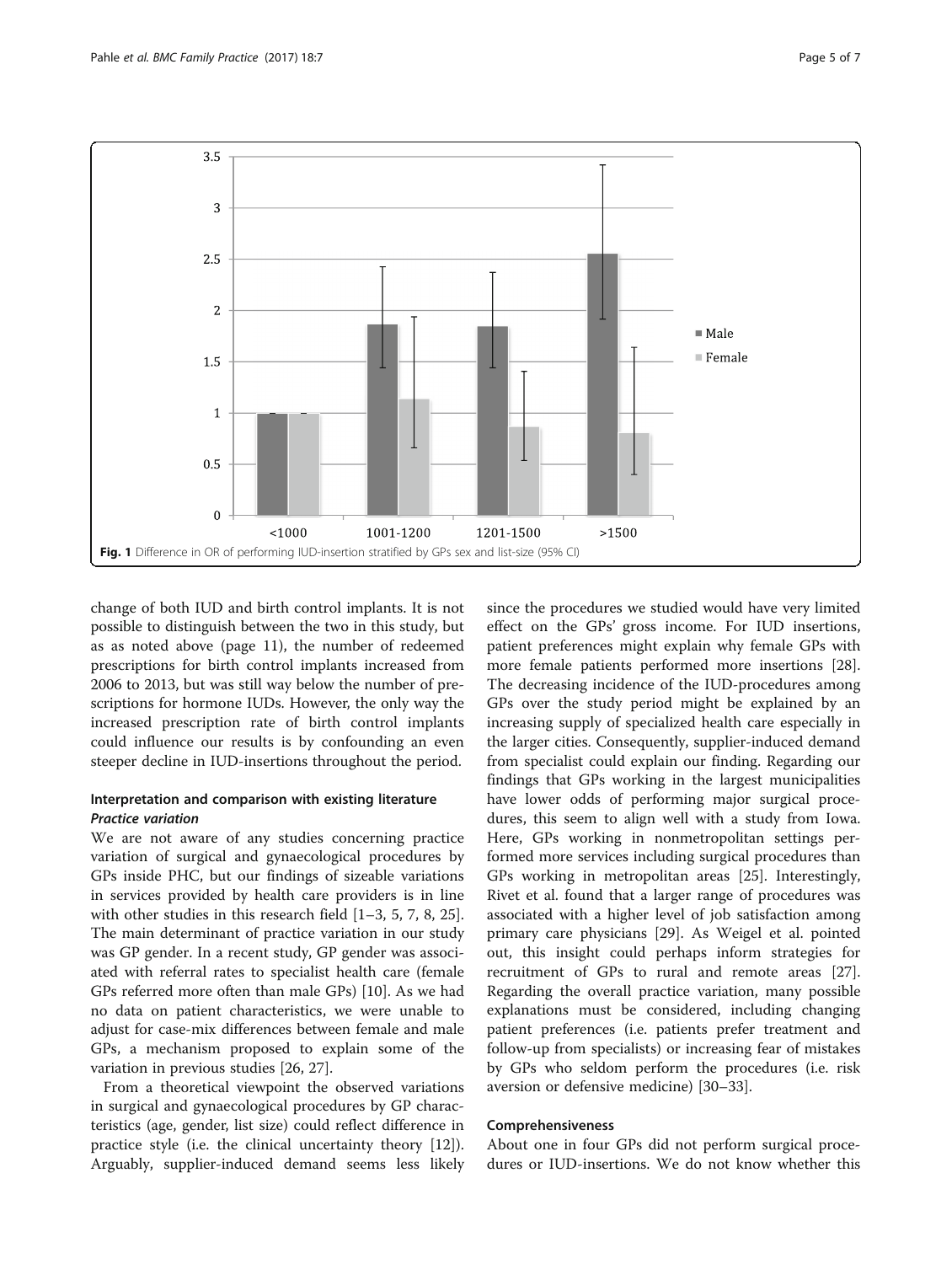<span id="page-5-0"></span>indicates that GPs' definition of comprehensive services is narrowing, patients increasingly prefer specialist care or simply if GPs restrict their portfolio of services for convenience or economic reasons. While a recent study from O'Malley described a declining comprehensiveness in the U.S. and Canada, there are also studies that suggest otherwise in the Netherlands [[17](#page-6-0), [34, 35](#page-6-0)]. Our findings could be interpreted as a sign of increasing fragmentation or declining comprehensiveness of PHC. Interestingly, Hobbs et al. argued that the clinical workload in UK PHC seems to have reached a threshold, indicating that PHC is in fact too comprehensive with too many tasks [[36\]](#page-6-0). The increasing workload and task shift over the last decade, might therefore be forcing GPs to prioritize their work based on 1) their patients' needs and 2) what the GPs deem more important in PHC.

Our findings suggest an increased referral rate of IUDinsertions to specialist care. This aligns well with other recently published studies. A study from Denmark, which has a well-organized primary care comparable to Norway, and a study from Norway showed that the overall rates of referral to secondary care have increased over the last two decades [[10](#page-6-0), [18](#page-6-0)].

# Implications for practice and research

The results of this study show that GPs in Norway did not offer the same surgical and gynecological procedures to their patients in the studied time period. Our findings raise several questions for practice and research: Should surgical and gynecological services be considered an integral part of comprehensive primary health care? If so, should all GPs be required to offer these services? Further research should focus on also other procedures and services in PHC, and qualitative studies among those who perform procedures and those who do not to shed some light on GPs' priorities.

#### Conclusion

We observed a large variation in the provision of surgical procedures and IUD-insertions amongst GPs in Norway. The GPs' age, gender, list size and size of municipality were associated with performing the procedures. Our findings suggest a shift of IUD-insertions from primary to specialist care.

#### Abbreviations

GP: General practitioner; HELFO: The Norwegian Health Economic Administration; IUD: Intrauterine device; NPR: The Norwegian Patient Register; PHC: Primary Health Care; REK Nord: Regional Committee for Medical and Health Research Ethics in Northern Norway; SHC: Specialist Health Care

#### Acknowledgments

Vegard Haavik has extracted data from the KUHR-database. Without his contribution this study would not have been possible. We thank GPs Anna Stavdal, Henrik Vogt and MD Bastian L Pedersen for useful insights.

#### Funding

There are no conflicts of interest. ASP and DS have received funding from the Norwegian Committee on Research in General Practice, a committee under the NCGP. The funding body had no role in design of the study and collection, analysis, and interpretation of data and in writing the manuscript. The others have done the research as a part of their scientific responsibilities without any special funding.

#### Availability of data and materials

All data are publicly-accessible by application to the HELFO and NPR databases.

#### Authors' contributions

AP, DS and ISK designed the study and the analyses. AP and DS collected the HELFO-data and TD collected the NPR-data. AP, DS, ISK and PH carried out the analysis. AP drafted the first version of the paper and is the guarantor of the study. All authors contributed to the interpretation and writing of the paper and have reviewed and approved the final version.

#### Competing interests

The authors declare that they have no competing interests.

## Consent for publication

Not applicable.

#### Ethics approval and consent to participate

The HELFO/KUHR data stems from an administrative database, the data were anonymous and no ethical approval was needed or sought. The NPR data in this study were collected as a part of a larger project ('Analyses of patient trajectories') at SKDE, which has been approved by Regional Committee for Medical and Health Research Ethics in Northern Norway (REK Nord) and the Norwegian Data Protection Authority.

#### Author details

<sup>1</sup>Bolteløkka legesenter, Sofiesgt 60, 0160 Oslo, Norway. <sup>2</sup>General Practice Research Unit, Department of Community Medicine, UiT- the Arctic University of Norway, P.O.Box 6050Langnes, 9037 Tromsø, Norway. 3 Bankgården Legekontor, Sørumsandvegen 69, 1920 Sørum, Norway. 4 Department of Health Management and Health Economics, University of Oslo, P.O. Box 1089Blindern, NO-0317 Oslo, Norway. <sup>5</sup>Center of Clinical Documentation and Evaluation, Northern Norway Regional Health Authority, Box 6N-9038 Tromsø, Norway.

#### Received: 12 June 2016 Accepted: 5 January 2017 Published online: 21 January 2017

#### References

- 1. Glover JA. The incidence of tonsillectomy in school children. 1938. Int J Epidemiol. 2008;37:9–19.
- 2. Wennberg J. Gittelsohn Small area variations in health care delivery. Science (New York, NY). 1973;182:1102–8.
- 3. Mercuri M, Gafni A. Medical practice variations: what the literature tells us (or does not) about what are warranted and unwarranted variations. J Eval Clin Pract. 2011;17:671–7.
- 4. Davis P, Gribben B, Lay-Yee R, Scott A. How much variation in clinical activity is there between general practitioners? A multi-level analysis of decision-making in primary care. J Health Serv Res Policy. 2002;7:202–8.
- 5. Cordoba G, Siersma V, Lopez-Valcarcel B, et al. Prescribing style and variation in antibiotic prescriptions for sore throat: cross-sectional study across six countries. BMC Fam Pract. 2015;16:7.
- 6. Bazemore A. What Services Do Family Physicians Provide in a Time of Primary Care Transition? JABFM. 2011;24(6)635–6.
- 7. Koefoed MM, Sondergaard J, Christensen R, Jarbol DE. General practice variation in spirometry testing among patients receiving first-time prescriptions for medication targeting obstructive lung disease in Denmark: a population-based observational study. BMC Fam Pract. 2013;14:113.
- 8. Ringberg U, Fleten N, Forde OH. Examining the variation in GPs' referral practice: a cross-sectional study of GPs' reasons for referral. Br J Gen Pract. 2014;64:e426–33.
- 9. Franks P, Mooney C, Sorbero M. Physician referral rates: style without much substance? Med Care. 2000;38:836–46.